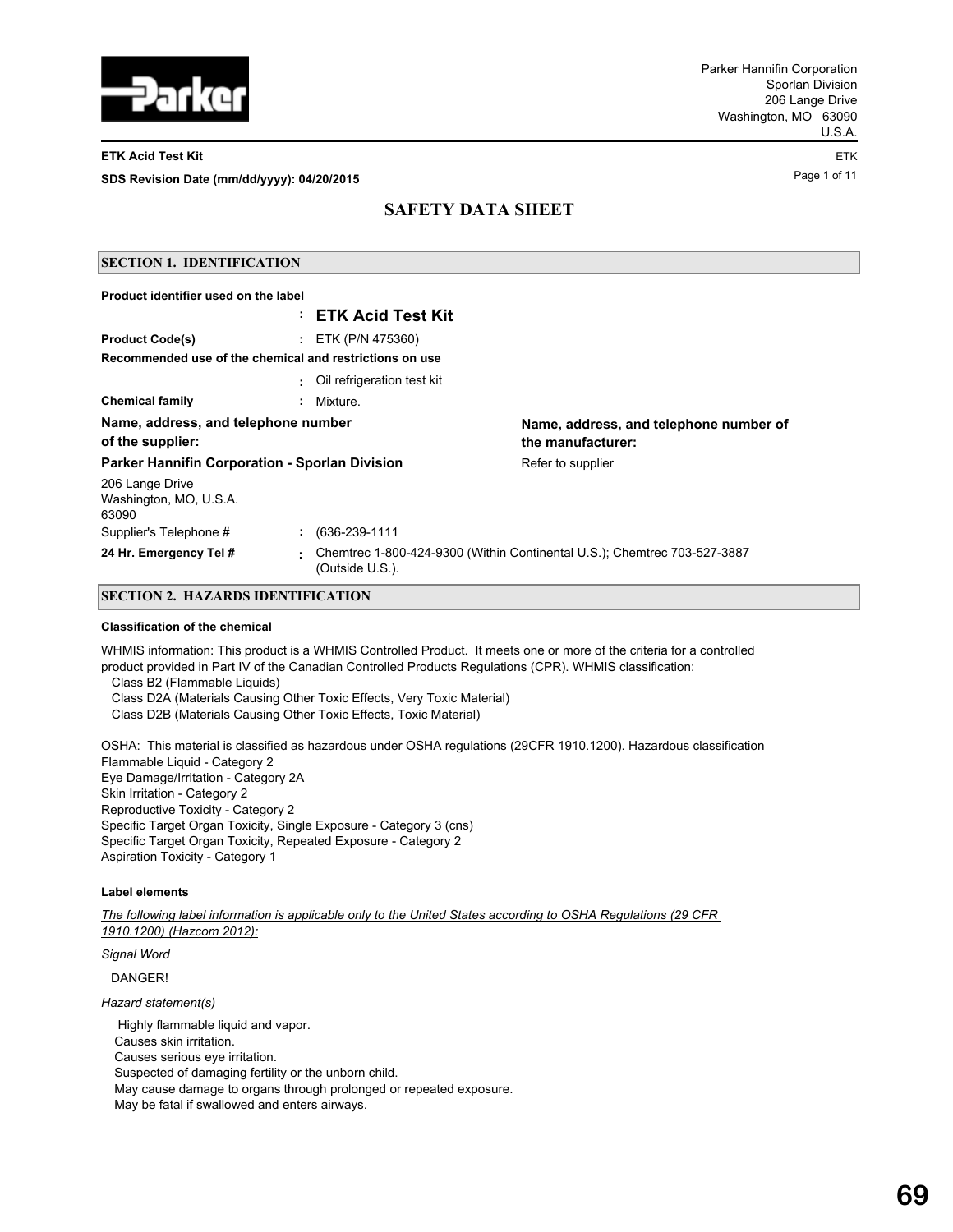

#### **ETK Acid Test Kit** ETK

**Page 2 of 11 <b>SDS Revision Date (mm/dd/yyyy): 04/20/2015 SDS Revision Date (mm/dd/yyyy): 04/20/2015** 

# **SAFETY DATA SHEET**

*Precautionary statement(s)*

Obtain special instructions before use.

Do not handle until all safety precautions have been read and understood.

Keep away from heat, sparks and open flame. - No smoking. Keep container tightly closed. Ground/Bond container and receiving equipment.

Use explosion-proof electrical/ventilating/lighting/equipment.

Use only non-sparking tools.

Take precautionary measures against static discharge.

Wash thoroughly after handling.

Avoid breathing mist, vapors or spray.

Use only in well-ventilated areas.

Wear protective gloves/clothing and eye/face protection.

IF exposed or concerned: Get medical attention/advice. IF ON SKIN: Wash with plenty of soap and water.

If skin irritation occurs, get medical advice/attention.

Take off contaminated clothing and wash before re-use.

IF IN EYES: Rinse cautiously with water for several minutes. Remove contact lenses, if present and easy to do. Continue rinsing.

If eye irritation persists, get medical advice/attention.

IF INHALED: Remove person to fresh air and keep comfortable for breathing.

Call a POISON CENTER or doctor/physician if you feel unwell.

IF SWALLOWED: Immediately call a POISON CENTER or doctor/physician.

Do NOT induce vomiting.

In case of fire, use water fog, dry chemical, CO2 or 'alcohol' foam.

 Store in a well-ventilated place. Keep cool. Keep container tightly closed. Store locked up.

Dispose of contents/container in accordance with local/regional/national/international regulations.



*The following label information is applicable only to Canada according to the Canadian Controlled Products Regulations (CPR/WHMIS):*

DANGER!

Highly flammable liquid and vapour Harmful if inhaled. May cause respiratory irritation. May cause headache, nausea, dizziness and other symptoms of central nervous system depression. May be fatal if swallowed and enters airways. Aspiration into the lungs may cause chemical pneumonitis. Causes skin and eye irritation. Contains material which may cause reproductive harm.

Wear protective gloves/clothing and eye/face protection. Use in a well-ventilated area. Keep away from flames and hot surfaces. - No smoking. Bond and ground transfer containers and equipment to avoid static accumulation. Wash thoroughly after handling.

 IF INHALED: Remove to fresh air and keep at rest in a position comfortable for breathing. Call a POISON CENTER or doctor/physician if you feel unwell. IF ON SKIN: Wash with plenty of soap and water. Call a physician if irritation develops or persists. IF IN EYES: Rinse cautiously with water for several minutes. Remove contact lenses, if present and easy to do. Continue rinsing. Call a physician if irritation develops or persists. If swallowed, call a poison control centre or doctor immediately.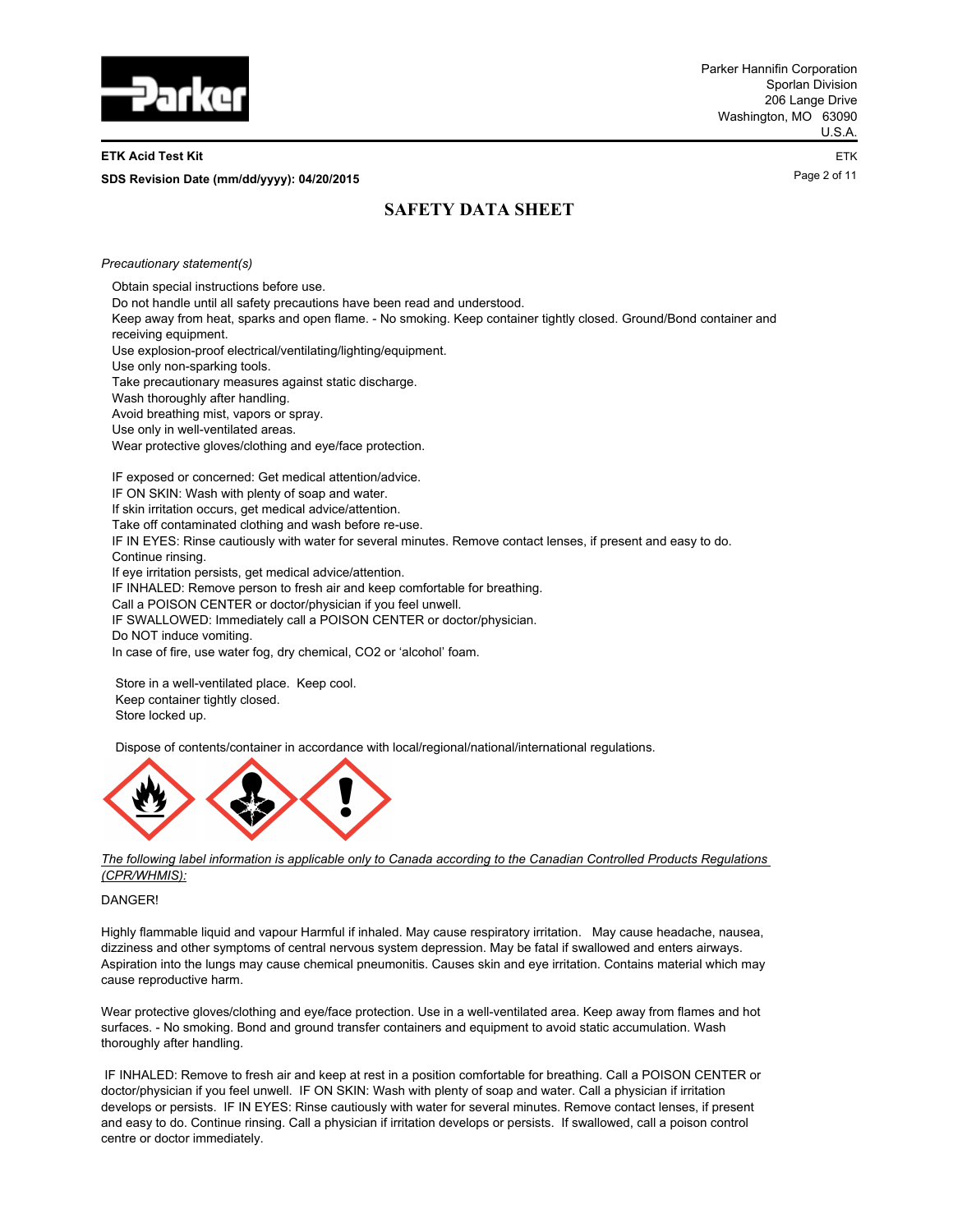

#### **ETK Acid Test Kit** ETK

Page 3 of 11 **SDS Revision Date (mm/dd/yyyy): 04/20/2015**

# **SAFETY DATA SHEET**



**Other hazards**

Other hazards which do not result in classification:

Ingestion can cause gastrointestinal irritation, nausea, and diarrhea.

## **SECTION 3. COMPOSITION/INFORMATION ON INGREDIENTS**

| <b>Chemical name</b> | <u>CAS#</u> | Concentration |
|----------------------|-------------|---------------|
| <b>Toluene</b>       | 108-88-3    | $30.0 - 60.0$ |
| Ethyl alcohol        | 64-17-5     | $30.0 - 60.0$ |

## **SECTION 4. FIRST-AID MEASURES**

| Description of first aid measures                           |    |                                                                                                                                                                                                                                                                                                                                                                                                                                                                                                                                                                                                                                                                                         |  |  |
|-------------------------------------------------------------|----|-----------------------------------------------------------------------------------------------------------------------------------------------------------------------------------------------------------------------------------------------------------------------------------------------------------------------------------------------------------------------------------------------------------------------------------------------------------------------------------------------------------------------------------------------------------------------------------------------------------------------------------------------------------------------------------------|--|--|
| Ingestion                                                   |    | Seek immediate medical attention/advice. Do not induce vomiting. Never give anything<br>by mouth to an unconscious person.                                                                                                                                                                                                                                                                                                                                                                                                                                                                                                                                                              |  |  |
| Inhalation                                                  | ÷. | Immediately remove person to fresh air. If breathing has stopped, give artificial<br>respiration. If breathing is difficult, give oxygen by qualified medical personnel only.<br>Seek immediate medical attention/advice.                                                                                                                                                                                                                                                                                                                                                                                                                                                               |  |  |
| Skin contact                                                |    | : Remove/Take off immediately all contaminated clothing. Wash off immediately with<br>plenty of water for at least 15 minutes. If irritation persists, seek prompt medical<br>attention.                                                                                                                                                                                                                                                                                                                                                                                                                                                                                                |  |  |
| Eye contact                                                 |    | : Immediately flush eyes with running water for at least 20 minutes. Seek immediate<br>medical attention/advice.                                                                                                                                                                                                                                                                                                                                                                                                                                                                                                                                                                        |  |  |
| Most important symptoms and effects, both acute and delayed |    |                                                                                                                                                                                                                                                                                                                                                                                                                                                                                                                                                                                                                                                                                         |  |  |
|                                                             |    | May cause irritation to the nose, throat and upper respiratory tract. Symptoms may<br>include pain, headache, nausea, vomiting, dizziness, drowsiness and other central<br>nervous system effects. May cause skin irritation. Symptoms may include redness,<br>itching and swelling. May cause severe eye irritation. Symptoms will include pain,<br>redness and tearing. Ingestion may cause gastrointestinal irritation, nausea, vomiting<br>and diarrhea. May cause damage to the central nervous system through prolonged or<br>repeated exposure if inhaled. Suspected of damaging the unborn child.<br>Indication of any immediate medical attention and special treatment needed |  |  |
|                                                             |    | Treat symptomatically. Aspiration hazard This product is a CNS depressant.                                                                                                                                                                                                                                                                                                                                                                                                                                                                                                                                                                                                              |  |  |
|                                                             |    |                                                                                                                                                                                                                                                                                                                                                                                                                                                                                                                                                                                                                                                                                         |  |  |

## **SECTION 5. FIRE-FIGHTING MEASURES**

## **Extinguishing media** *Suitable extinguishing media*

| : Highly flammable liquid and vapor. Vapour may cause flash fire! Vapours are heavier |
|---------------------------------------------------------------------------------------|
|                                                                                       |
|                                                                                       |
|                                                                                       |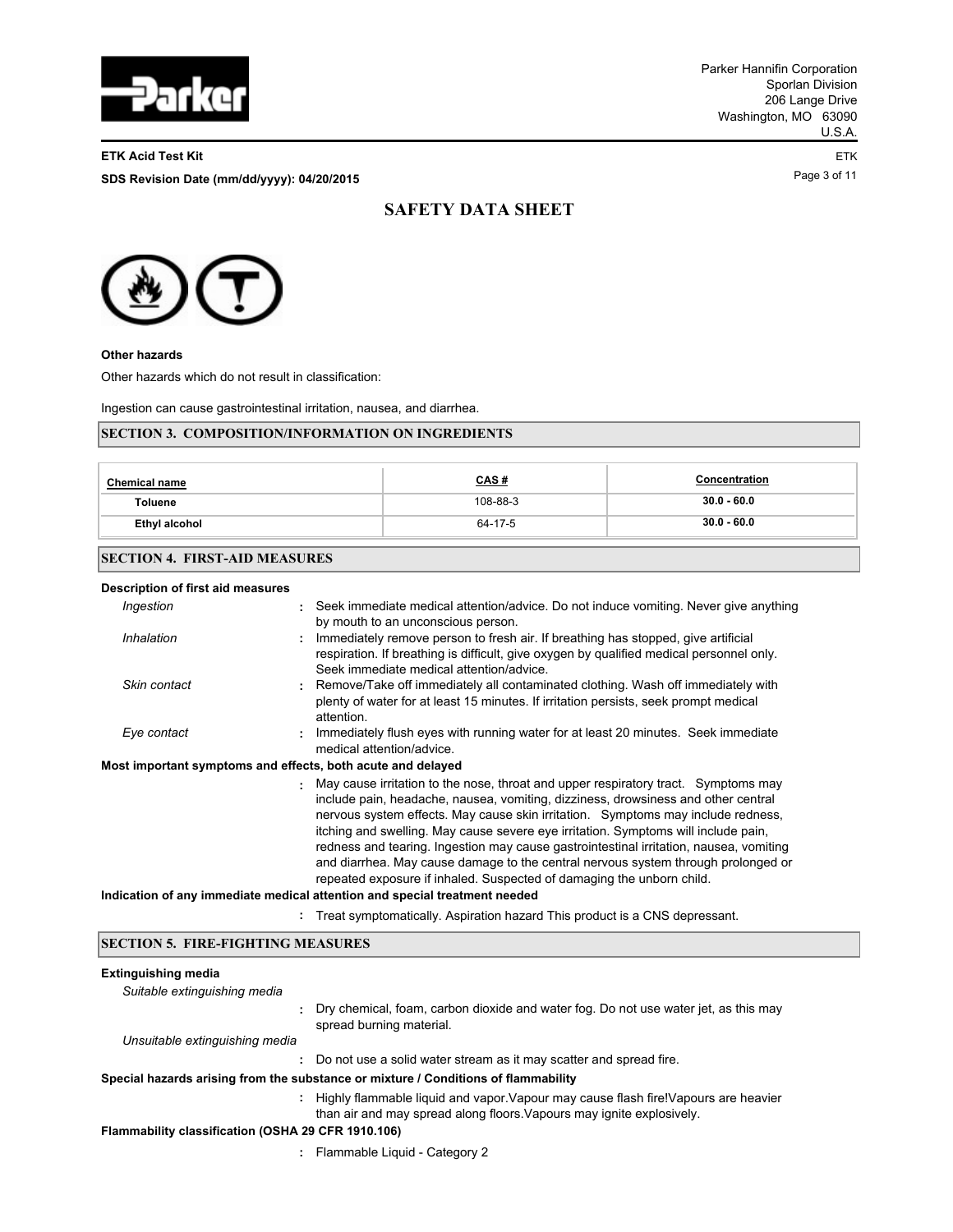

### **ETK Acid Test Kit** ETK

Page 4 of 11 **SDS Revision Date (mm/dd/yyyy): 04/20/2015**

# **SAFETY DATA SHEET**

| <b>Explosion Data: Sensitivity to Mechanical Impact / Static Discharge:</b>                             |                                                                                                                                                                                                                                                                                            |  |  |
|---------------------------------------------------------------------------------------------------------|--------------------------------------------------------------------------------------------------------------------------------------------------------------------------------------------------------------------------------------------------------------------------------------------|--|--|
| ÷.                                                                                                      | May be sensitive to static discharge. Not expected to be sensitive to mechanical<br>impact.                                                                                                                                                                                                |  |  |
| <b>Hazardous combustion products</b>                                                                    |                                                                                                                                                                                                                                                                                            |  |  |
|                                                                                                         | : Carbon oxides: Aldehydes: Hydrocarbons: irritating fumes and smoke.                                                                                                                                                                                                                      |  |  |
| Special protective equipment and precautions for firefighters<br>Protective equipment for fire-fighters |                                                                                                                                                                                                                                                                                            |  |  |
|                                                                                                         | : Firefighters must use standard protective equipment including flame retardant coat,<br>helmet with face shield, gloves, rubber boots, and in enclosed spaces, SCBA.                                                                                                                      |  |  |
| Special fire-fighting procedures                                                                        |                                                                                                                                                                                                                                                                                            |  |  |
|                                                                                                         | : Firefighters should wear proper protective equipment and self-contained breathing<br>apparatus with full face piece operated in positive pressure mode. Move containers<br>from fire area if safe to do so. Water spray may be useful in cooling equipment<br>exposed to heat and flame. |  |  |

## **SECTION 6. ACCIDENTAL RELEASE MEASURES**

## **Personal precautions, protective equipment and emergency procedures**

|                                                      | : All persons dealing with the clean-up should wear the appropriate chemically<br>protective equipment. Keep all other personnel upwind and away from the<br>spill/release. Restrict access to area until completion of clean-up. Refer to protective<br>measures listed in sections 7 and 8.                                                                        |
|------------------------------------------------------|----------------------------------------------------------------------------------------------------------------------------------------------------------------------------------------------------------------------------------------------------------------------------------------------------------------------------------------------------------------------|
| <b>Environmental precautions</b>                     | Ensure spilled product does not enter drains, sewers, waterways, or confined spaces.<br>For large spills, dike the area to prevent spreading.                                                                                                                                                                                                                        |
| Methods and material for containment and cleaning up |                                                                                                                                                                                                                                                                                                                                                                      |
|                                                      | Remove all sources of ignition. Ventilate area of release. Dike for water control. Stop<br>spill or leak at source if safely possible. Contain and absorb spilled liquid with<br>non-combustible, inert absorbent material (e.g. sand), then place absorbent material<br>into a container for later disposal (see Section 13). Contact the proper local authorities. |
| Special spill response procedures                    |                                                                                                                                                                                                                                                                                                                                                                      |
|                                                      | : If a spill/release in excess of the EPA reportable quantity is made into the environment,<br>immediately notify the national response center in the United States (phone:<br>1-800-424-8802).<br>US CERCLA Reportable quantity (RQ): Toluene (1000 lbs / 454 kg)                                                                                                   |

## **SECTION 7. HANDLING AND STORAGE**

#### **Precautions for safe handling**

|                                    | Obtain special instructions before use. Do not handle until all safety precautions have<br>been read and understood. Use in a well-ventilated area.<br>Wear protective<br>gloves/clothing and eye/face protection. Avoid breathing vapour or mist. Avoid contact<br>with skin, eyes and clothing. Keep away from heat, sparks, and open flames.<br>Ground/Bond container and receiving equipment. Use only non-sparking tools.<br>Keep<br>away from acids and incompatibles. Take precautionary measures against static<br>discharges. Always replace cap after use. Keep container tightly closed. Wash<br>thoroughly after handling. |
|------------------------------------|----------------------------------------------------------------------------------------------------------------------------------------------------------------------------------------------------------------------------------------------------------------------------------------------------------------------------------------------------------------------------------------------------------------------------------------------------------------------------------------------------------------------------------------------------------------------------------------------------------------------------------------|
| <b>Conditions for safe storage</b> | Store locked up. Store in a cool, dry, well-ventilated area. Keep container tightly<br>Store away from incompatibles and out of direct sunlight. Storage area<br>closed.<br>should be clearly identified, clear of obstruction and accessible only to trained and<br>authorized personnel. Inspect periodically for damage or leaks. No smoking in the<br>area.                                                                                                                                                                                                                                                                        |
| Incompatible materials             | Carbon oxides: Aldehydes: Hydrocarbons: irritating fumes and smoke.                                                                                                                                                                                                                                                                                                                                                                                                                                                                                                                                                                    |

## **SECTION 8. EXPOSURE CONTROLS / PERSONAL PROTECTION**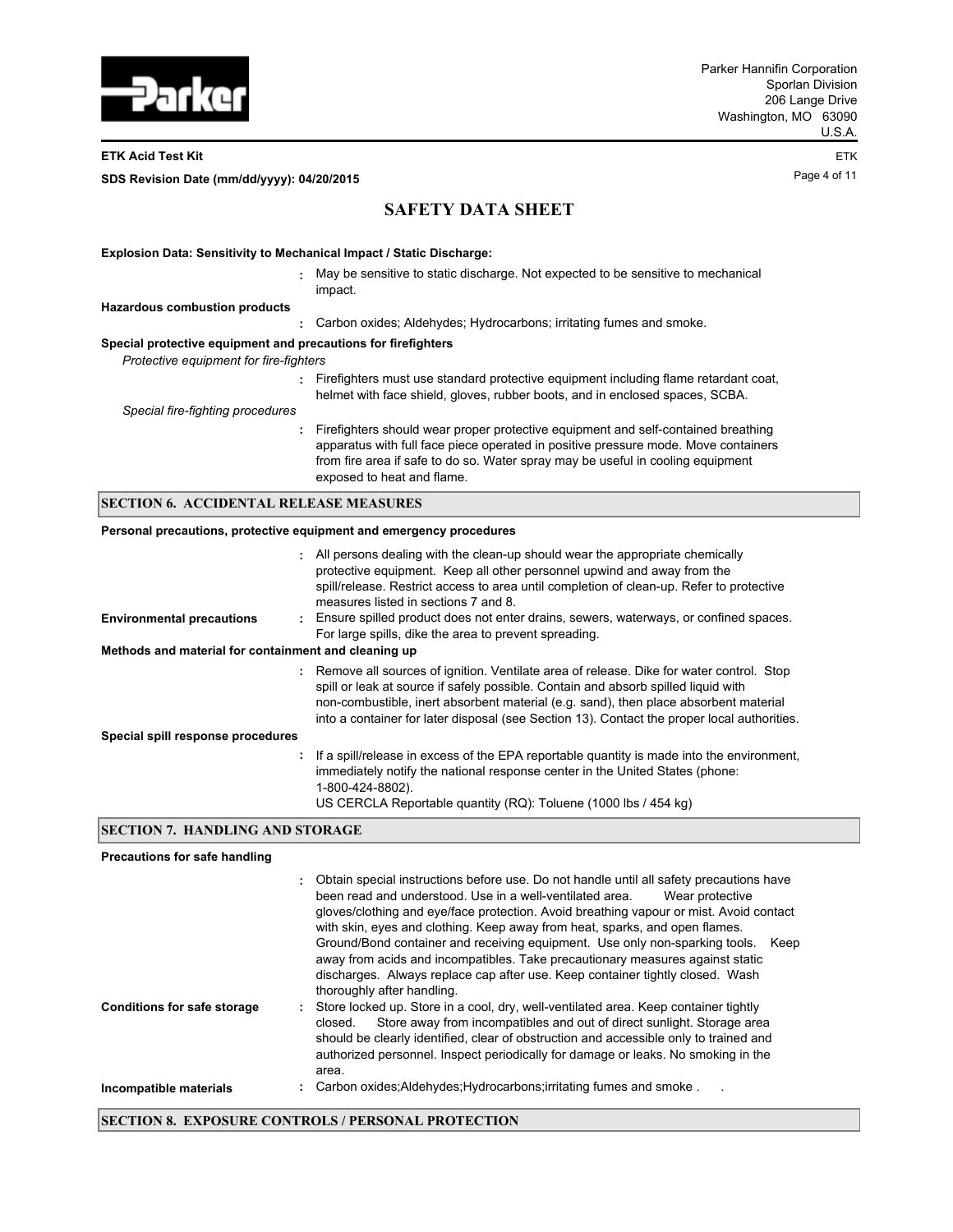

## **ETK Acid Test Kit** ETK

Page 5 of 11 **SDS Revision Date (mm/dd/yyyy): 04/20/2015**

# **SAFETY DATA SHEET**

| <b>Exposure Limits:</b> |            |                  |                                     |                   |
|-------------------------|------------|------------------|-------------------------------------|-------------------|
| <b>Chemical Name</b>    |            | <b>ACGIH TLV</b> | <b>OSHA PEL</b>                     |                   |
|                         | <b>TWA</b> | <u>STEL</u>      | <b>PEL</b>                          | <b>STEL</b>       |
| <b>Toluene</b>          | 20 ppm     | N/Av             | 200 ppm                             | 300 ppm (Ceiling) |
| Ethyl alcohol           | N/Av       | $1000$ ppm       | 1000 ppm; 1900<br>mg/m <sup>3</sup> | N/Av              |

### **Exposure controls**

## **Ventilation and engineering measures**

|                                |    | : Use general or local exhaust ventilation to maintain air concentrations below<br>recommended exposure limits.                                                                                                                                                                                          |
|--------------------------------|----|----------------------------------------------------------------------------------------------------------------------------------------------------------------------------------------------------------------------------------------------------------------------------------------------------------|
| <b>Respiratory protection</b>  | t. | If the TLV is exceeded, a NIOSH/MSHA-approved respirator is advised. Advice should<br>be sought from respiratory protection specialists. Respirators should be selected<br>based on the form and concentration of contaminants in air, and in accordance with<br>OSHA (29 CFR 1910.134) or CSA Z94.4-02. |
| <b>Skin protection</b>         |    | Impervious gloves must be worn when using this product. Advice should be sought<br>from glove suppliers.                                                                                                                                                                                                 |
| Eye / face protection          |    | Chemical splash goggles are recommended. A full face shield may also be<br>necessary.                                                                                                                                                                                                                    |
| Other protective equipment     | t. | Wear resistant clothing and boots. An eyewash station and safety shower should be<br>made available in the immediate working area.                                                                                                                                                                       |
| General hygiene considerations |    |                                                                                                                                                                                                                                                                                                          |
|                                |    | : Handle in accordance with good industrial hygiene and safety practice. Avoid<br>breathing vapour or mist. Avoid contact with skin, eyes and clothing. Wash<br>contaminated clothing before reuse. Wash hands thoroughly after using this product,<br>and before eating, drinking or smoking.           |

## **SECTION 9. PHYSICAL AND CHEMICAL PROPERTIES**

| Appearance                                 |        | Clear, red liquid.                   |
|--------------------------------------------|--------|--------------------------------------|
| Odour                                      |        | Solvent odour.                       |
| <b>Odour threshold</b>                     | ÷      | N/Av                                 |
| рH                                         | ٠      | N/Av                                 |
| <b>Melting/Freezing point</b>              |        | : $-30^{\circ}$ C (-22 $^{\circ}$ F) |
| Initial boiling point and boiling range    |        |                                      |
|                                            | к.     | 78°C (172°F)                         |
| <b>Flash point</b>                         | ÷.     | 4.4°C (40°F)                         |
| <b>Flashpoint (Method)</b>                 |        | : Seta closed cup                    |
| Evaporation rate (BuAe = 1)                |        | : > 1                                |
| Flammability (solid, gas)                  |        | : Not applicable.                    |
| Lower flammable limit (% by vol.)          |        |                                      |
|                                            | ٠      | N/Av                                 |
| Upper flammable limit (% by vol.)          |        |                                      |
|                                            | ŧ.     | N/Av                                 |
| <b>Oxidizing properties</b>                | $\sim$ | None known.                          |
| <b>Explosive properties</b>                |        | : Not explosive                      |
| Vapour pressure                            | ÷      | 19 mm Hg                             |
| Vapour density                             | ٠      | 1.6                                  |
| <b>Relative density / Specific gravity</b> |        |                                      |
|                                            | ٠      | 0.86                                 |
| Solubility in water                        | ŧ.     | Partially soluble.                   |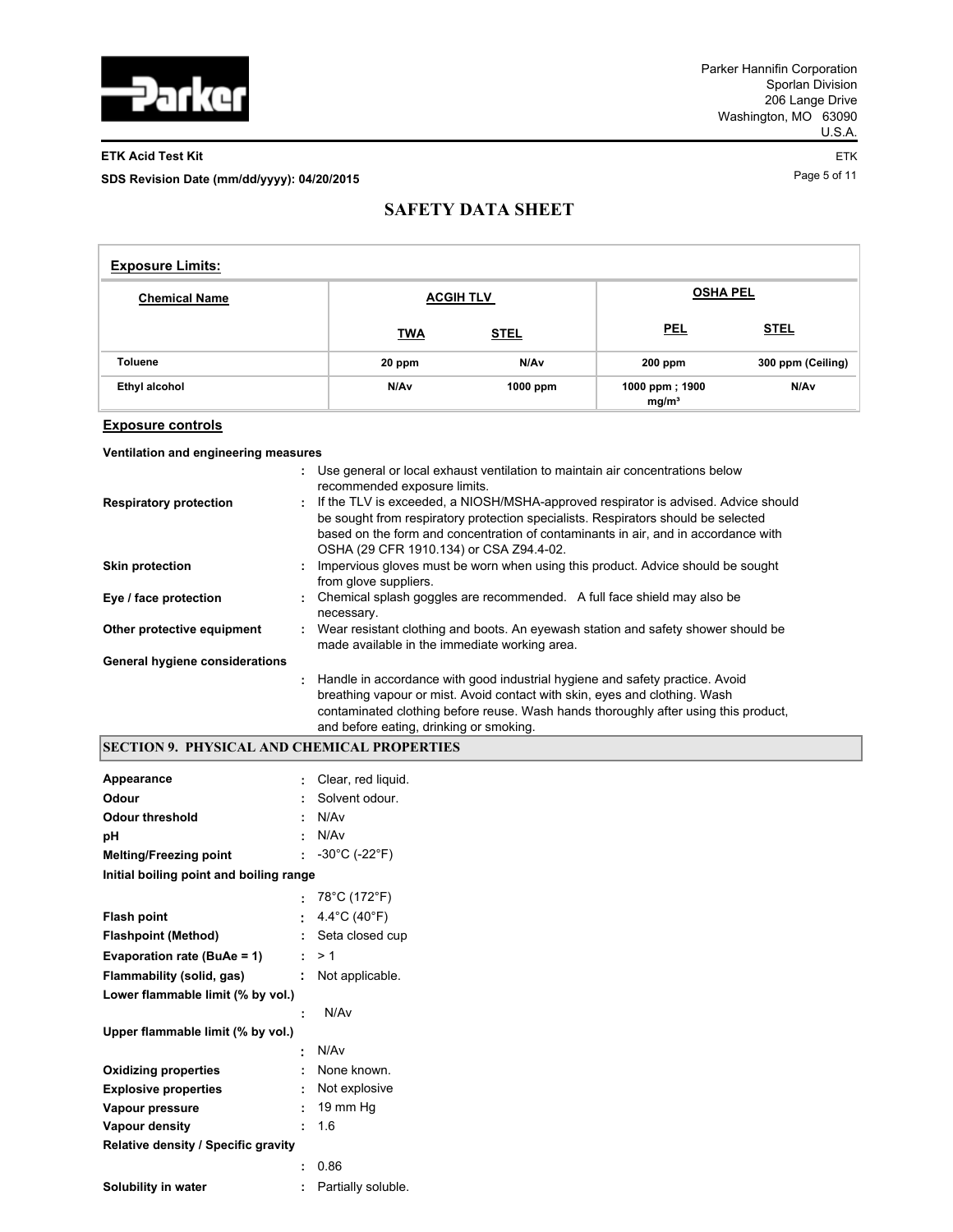

#### **ETK Acid Test Kit** ETK

Page 6 of 11 **SDS Revision Date (mm/dd/yyyy): 04/20/2015**

# **SAFETY DATA SHEET**

| Other solubility(ies)              | ÷. | Not available.                                                                  |
|------------------------------------|----|---------------------------------------------------------------------------------|
|                                    |    | Partition coefficient: n-octanol/water or Coefficient of water/oil distribution |
|                                    | ÷  | N/Av                                                                            |
| <b>Auto-ignition temperature</b>   | ٠  | N/Av                                                                            |
| Decomposition temperature          | ÷  | N/Av                                                                            |
| Viscositv                          | ÷. | $<$ 2 cps                                                                       |
| Volatiles (% by weight)            | ÷  | $>99\%$                                                                         |
| Volatile organic Compounds (VOC's) |    |                                                                                 |
|                                    | ÷  | 860 g/L                                                                         |
| Absolute pressure of container     |    |                                                                                 |
|                                    | t  | N/Ap                                                                            |
| <b>Flame projection length</b>     | t  | N/Ap                                                                            |
| Other physical/chemical comments   |    |                                                                                 |
|                                    |    | None.                                                                           |

## **SECTION 10. STABILITY AND REACTIVITY**

| Reactivity                         | The product is stable and non-reactive under normal conditions of use, storage and<br>÷.<br>transport.                         |
|------------------------------------|--------------------------------------------------------------------------------------------------------------------------------|
| <b>Chemical stability</b>          | Stable under the recommended storage and handling conditions prescribed.<br>÷.                                                 |
| Possibility of hazardous reactions |                                                                                                                                |
|                                    | No dangerous reaction known under conditions of normal use. Hazardous<br>polymerization does not occur.                        |
| <b>Conditions to avoid</b>         | Avoid heat and open flame. Keep away from direct sunlight. Ensure adequate<br>t.<br>ventilation, especially in confined areas. |
| Incompatible materials             | Carbon oxides: Aldehydes: Hydrocarbons: irritating fumes and smoke.<br>٠.                                                      |
| Hazardous decomposition products   |                                                                                                                                |
|                                    | None known, refer to hazardous combustion products in Section 5.                                                               |

## **SECTION 11. TOXICOLOGICAL INFORMATION**

## **Information on likely routes of exposure:**

| Routes of entry inhalation         |  | : YFS |  |  |  |  |  |
|------------------------------------|--|-------|--|--|--|--|--|
| Routes of entry skin & eye         |  | : YFS |  |  |  |  |  |
| Routes of entry Ingestion          |  | : YFS |  |  |  |  |  |
| Routes of exposure skin absorption |  |       |  |  |  |  |  |

**:** NO

## **Potential Health Effects:**

## **Signs and symptoms of short-term (acute) exposure**

*Sign and symptoms Inhalation*

|                             | $\blacksquare$ | May cause irritation to the nose, throat and upper respiratory tract. Symptoms may<br>include pain, headache, nausea, vomiting, dizziness, drowsiness and other central<br>nervous system effects.                                                 |
|-----------------------------|----------------|----------------------------------------------------------------------------------------------------------------------------------------------------------------------------------------------------------------------------------------------------|
| Sign and symptoms ingestion |                |                                                                                                                                                                                                                                                    |
|                             | ÷.             | May cause gastrointestinal irritation. May cause nausea, vomiting, headache and<br>other central nervous system effects. Aspiration into the lungs during swallowing or<br>subsequent vomiting may cause chemical pneumonitis, which can be fatal. |
| Sign and symptoms skin      |                | This material is classified as hazardous under OSHA regulations (29CFR 1910.1200)<br>(Hazcom 2012). Classification: Skin Irritation - Category 2 Causes skin irritation.                                                                           |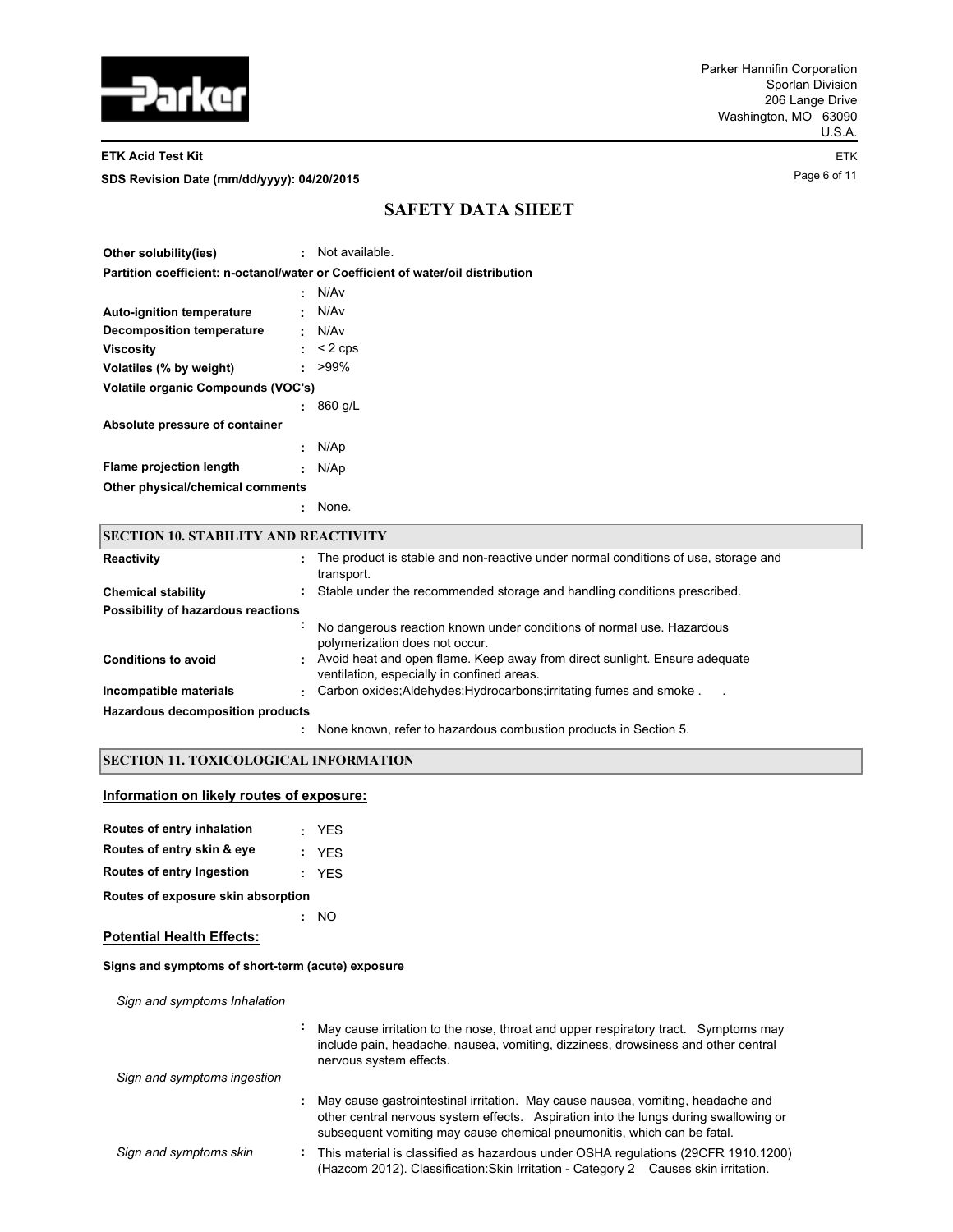

**ETK Acid Test Kit** ETK

Page 7 of 11 **SDS Revision Date (mm/dd/yyyy): 04/20/2015**

# **SAFETY DATA SHEET**

| Sign and symptoms eyes                           |   | This material is classified as hazardous under OSHA regulations (29CFR 1910.1200)<br>(Hazcom 2012).                                                                                                                                                                                                      |
|--------------------------------------------------|---|----------------------------------------------------------------------------------------------------------------------------------------------------------------------------------------------------------------------------------------------------------------------------------------------------------|
|                                                  |   | Classification: Eye Damage/Irritation - Category 2A Causes serious eye irritation.                                                                                                                                                                                                                       |
| <b>Potential Chronic Health Effects</b>          |   |                                                                                                                                                                                                                                                                                                          |
|                                                  |   | Prolonged or repeated contact may cause drying, cracking and defatting of the skin.                                                                                                                                                                                                                      |
| <b>Mutagenicity</b>                              |   | Not expected to be mutagenic in humans.                                                                                                                                                                                                                                                                  |
| Carcinogenicity                                  |   | No components are listed as carcinogens by ACGIH, IARC, OSHA or NTP. Note that<br>this product contains ethanol, a confirmed animal carcinogen (A3) by the ACGIH and<br>human carcinogen (Group 1) by the IARC; however, this is only applicable when the<br>chemical is present in alcoholic beverages. |
| <b>Reproductive effects &amp; Teratogenicity</b> |   |                                                                                                                                                                                                                                                                                                          |
|                                                  |   | This material is classified as hazardous under OSHA regulations (29CFR 1910.1200)<br>(Hazcom 2012). Classification: Reproductive Toxicity - Category 2<br>Suspected of damaging fertility or the unborn child if inhaled.                                                                                |
| Senitization to material                         |   | Not expected to be a skin or respiratory sensitizer.                                                                                                                                                                                                                                                     |
| Specific target organ effects                    | ٠ | This material is classified as hazardous under OSHA regulations (29CFR 1910.1200)<br>(Hazcom 2012).<br>Classification:                                                                                                                                                                                   |
|                                                  |   | Specific Target Organ Toxicity, Single Exposure - Category 3 (cns)                                                                                                                                                                                                                                       |
|                                                  |   | Specific Target Organ Toxicity, Repeated Exposure - Category 2                                                                                                                                                                                                                                           |
|                                                  |   | May cause drowsiness or dizziness.                                                                                                                                                                                                                                                                       |
|                                                  |   | May cause damage to organs through prolonged or repeated exposure.                                                                                                                                                                                                                                       |
| <b>Irritancy</b>                                 |   | Severe eye irritant. May cause respiratory irritation. Skin irritation                                                                                                                                                                                                                                   |
| Medical conditions aggravated by overexposure    |   |                                                                                                                                                                                                                                                                                                          |
|                                                  |   | : Pre-existing skin, eye, respiratory and central nervous system disorders.                                                                                                                                                                                                                              |
| <b>Synergistic materials</b>                     |   | None known or reported by the manufacturer.                                                                                                                                                                                                                                                              |
| <b>Toxicological data</b>                        |   | See below for individual ingredient acute toxicity data.                                                                                                                                                                                                                                                 |

|                      | $LC_{50}(4hr)$       | LD <sub>50</sub> |                  |
|----------------------|----------------------|------------------|------------------|
| <b>Chemical name</b> | <u>inh, rat</u>      | (Oral, rat)      | (Rabbit, dermal) |
| Toluene              | 7585 ppm (28.1 mg/L) | 5580 mg/kg       | 12 125 mg/kg     |
| Ethyl alcohol        | > 32 380 ppm         | 7060 mg/kg       | > 15 800 mg/kg   |

**Other important toxicologica**l **hazards**

**:** None known.

| <b>SECTION 12. ECOLOGICAL INFORMATION</b> |  |                                                                                                                                                                                      |  |  |  |  |  |  |
|-------------------------------------------|--|--------------------------------------------------------------------------------------------------------------------------------------------------------------------------------------|--|--|--|--|--|--|
| <b>Ecotoxicity</b>                        |  | Harmful to aquatic life with long lasting effects. Do not allow material to contaminate<br>ground water system. See the following tables for individual ingredient ecotoxicity data. |  |  |  |  |  |  |

## *Ecotoxicity data:*

|                    | <b>CAS No</b> | <b>Toxicity to Fish</b> |               |                 |  |  |
|--------------------|---------------|-------------------------|---------------|-----------------|--|--|
| <b>Ingredients</b> |               | LC50 / 96h              | NOEC / 21 day | <b>M</b> Factor |  |  |

| Ingredients | <b>CAS No</b> | <b>Toxicity to Daphnia</b> |               |                 |
|-------------|---------------|----------------------------|---------------|-----------------|
|             |               | EC50 / 48h                 | NOEC / 21 day | <b>M</b> Factor |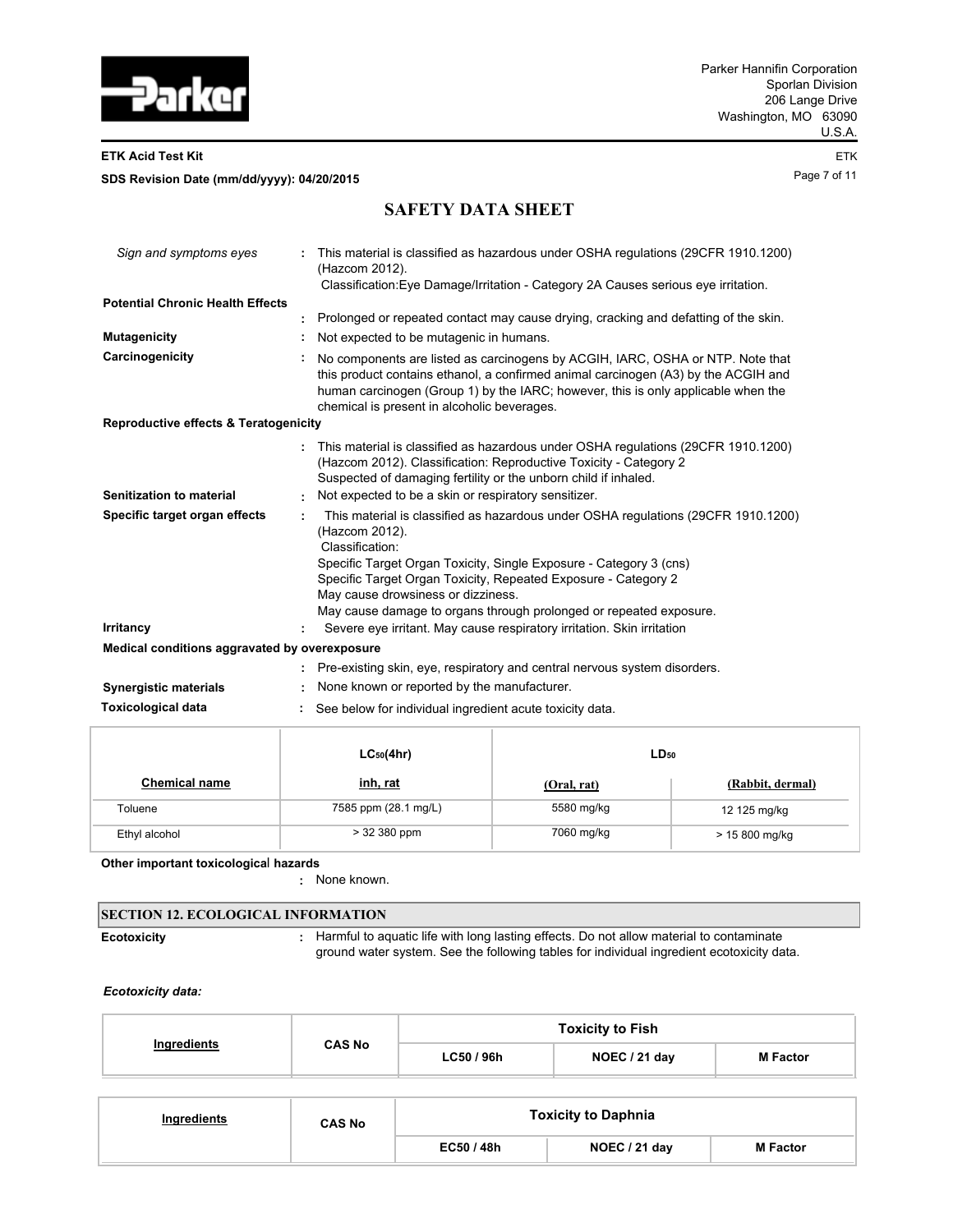

### **ETK Acid Test Kit** ETK

Page 8 of 11 **SDS Revision Date (mm/dd/yyyy): 04/20/2015**

# **SAFETY DATA SHEET**

| Ingredients                                | <b>CAS No</b>                                                                                                                                                                  | <b>Toxicity to Algae</b>                                                                                 |                                                                                        |                 |  |  |  |
|--------------------------------------------|--------------------------------------------------------------------------------------------------------------------------------------------------------------------------------|----------------------------------------------------------------------------------------------------------|----------------------------------------------------------------------------------------|-----------------|--|--|--|
|                                            |                                                                                                                                                                                | EC50 / 96h or 72h                                                                                        | <b>NOEC / 96h or 72h</b>                                                               | <b>M</b> Factor |  |  |  |
| Persistence and degradability              |                                                                                                                                                                                |                                                                                                          |                                                                                        |                 |  |  |  |
|                                            |                                                                                                                                                                                | Toluene is considered to be readily biodegradable.<br>Ethanol is considered to be readily biodegradable. | . No data is available on the product itself. This product contains: Toluene; Ethanol. |                 |  |  |  |
| <b>Bioaccumulation potential</b>           | : No data is available on the product itself. This product contains: Toluene.<br>The log Kow value for Toluene is 2.65, and its Bioconcentration Factor (BCF) is 90<br>(OECD). |                                                                                                          |                                                                                        |                 |  |  |  |
| <b>Mobility in soil</b>                    |                                                                                                                                                                                | : No data is available on the product itself.                                                            |                                                                                        |                 |  |  |  |
| <b>Other Adverse Environmental effects</b> |                                                                                                                                                                                |                                                                                                          |                                                                                        |                 |  |  |  |
|                                            |                                                                                                                                                                                | : No data is available on the product itself.                                                            |                                                                                        |                 |  |  |  |
| <b>SECTION 13. DISPOSAL CONSIDERATIONS</b> |                                                                                                                                                                                |                                                                                                          |                                                                                        |                 |  |  |  |
| <b>Handling for Disposal</b>               |                                                                                                                                                                                |                                                                                                          | : Handle waste according to recommendations in Section 7. Empty containers retain      |                 |  |  |  |
| <b>Methods of Disposal</b>                 | residue (liquid and/or vapour) and can be dangerous.<br>Dispose in accordance with all applicable federal, state, provincial and local<br>regulations.                         |                                                                                                          |                                                                                        |                 |  |  |  |
|                                            |                                                                                                                                                                                |                                                                                                          |                                                                                        |                 |  |  |  |

**RCRA :** If this product, as supplied, becomes a waste in the United States, it may meet the criteria of a hazardous waste as defined under RCRA, Title 40 CFR 261. It is the responsibility of the waste generator to determine the proper waste identification and disposal method. For disposal of unused or waste material, check with local, state and federal environmental agencies.

## **SECTION 14. TRANSPORTATION INFORMATION**

| <b>Regulatory</b><br><b>Information</b>              | <b>UN Number</b>                                                                                                                                                                                                                             | UN proper shipping name                                                                                           | <b>Transport</b><br>hazard<br>class(es) | Packing<br>Group | Label |  |  |  |
|------------------------------------------------------|----------------------------------------------------------------------------------------------------------------------------------------------------------------------------------------------------------------------------------------------|-------------------------------------------------------------------------------------------------------------------|-----------------------------------------|------------------|-------|--|--|--|
| 49CFR/DOT                                            | <b>UN1993</b>                                                                                                                                                                                                                                | Flammable Liquids, n.o.s. (Toluene; Ethanol)                                                                      | 3                                       | Ш                |       |  |  |  |
| 49CFR/DOT<br><b>Additional</b><br>information        |                                                                                                                                                                                                                                              | May be shipped as a Limited Quantity according to packaging section 173.150. Refer to 49 CFR Section 173.150.     |                                         |                  |       |  |  |  |
| <b>TDG</b>                                           | <b>UN1993</b>                                                                                                                                                                                                                                | FLAMMABLE LIQUID, N.O.S. (Toluene; Ethanol)                                                                       | 3                                       | $\mathbf{I}$     |       |  |  |  |
| <b>TDG</b><br><b>Additional</b><br>information       | Within Canada, the Limited Quantity Exemption may apply for containers which hold specific quantities of the product.<br>Under the TDGR, refer to section 1.17 for Limited Quantity Exemption information, if shipping under this exemption. |                                                                                                                   |                                         |                  |       |  |  |  |
| <b>ICAO/IATA</b>                                     | <b>UN1993</b>                                                                                                                                                                                                                                | Flammable liquid, n.o.s. (Toluene; Ethanol)                                                                       | 3                                       | $\mathbf{I}$     |       |  |  |  |
| <b>ICAO/IATA</b><br><b>Additional</b><br>information | Consumer Commodity, Class 9).                                                                                                                                                                                                                | Product may be reclassified for air transportation if packaged in accordance with IATA regulations (i.e. ID 8000, |                                         |                  |       |  |  |  |

**Special precautions for user :**

**Environmental hazards :** See ECOLOGICAL INFORMATION, Section 12. **Transport in bulk according to Annex II of MARPOL 73/78 and the IBC Code**

**:**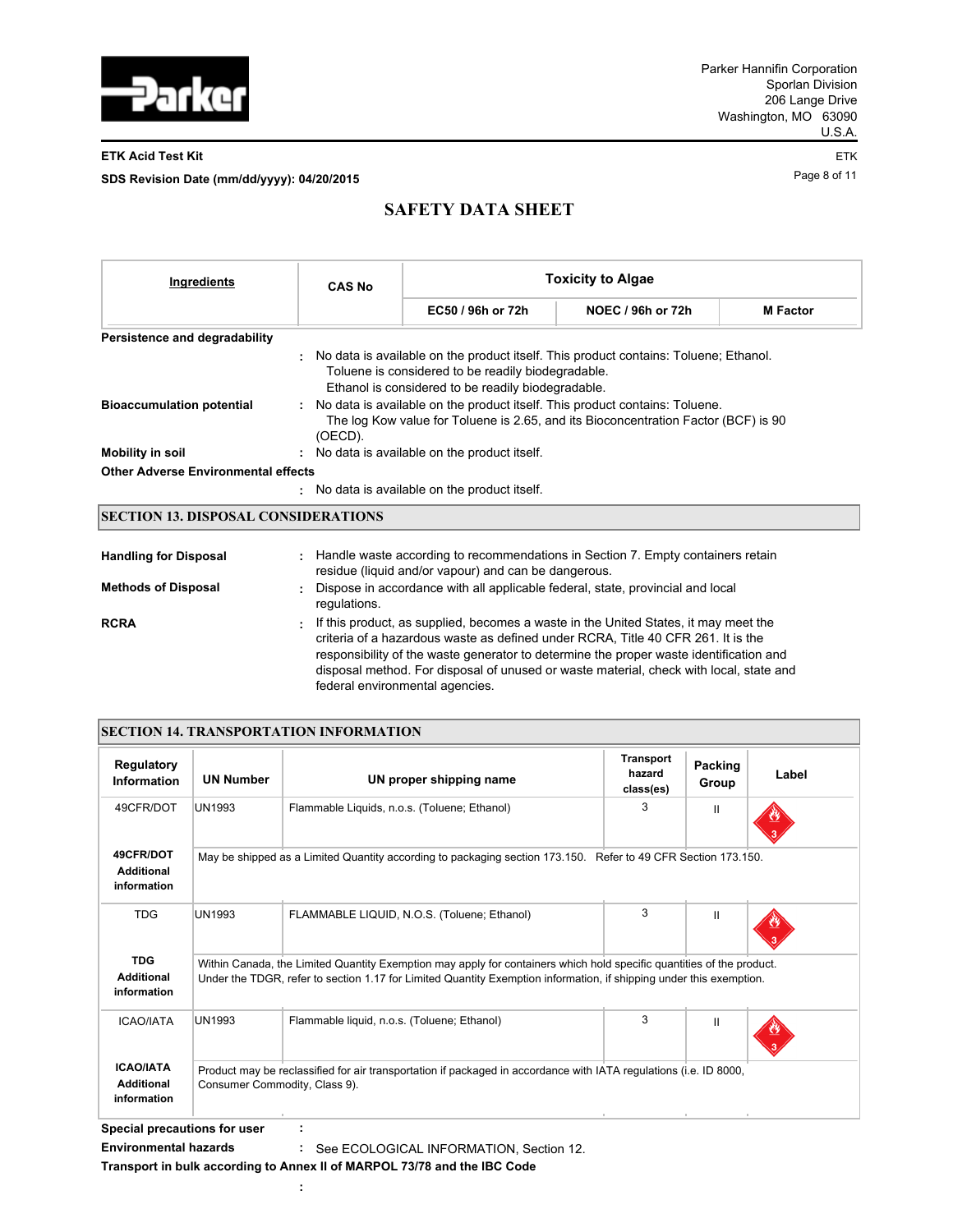

### **ETK Acid Test Kit** ETK

Page 9 of 11 **SDS Revision Date (mm/dd/yyyy): 04/20/2015**

# **SAFETY DATA SHEET**

## **SECTION 15 - REGULATORY INFORMATION**

## **US Federal Information:**

Components listed below are present on the following U.S. Federal chemical lists:

| Ingredients   | CAS#     | <b>TSCA</b><br>Inventory | <b>CERCLA</b><br>Reportable       | <b>SARA TITLE III:</b><br>Sec. 302,<br><b>Extremely</b> | SARA TITLE III: Sec. 313, 40 CFR<br>372, Specific Toxic Chemical |                             |  |
|---------------|----------|--------------------------|-----------------------------------|---------------------------------------------------------|------------------------------------------------------------------|-----------------------------|--|
|               |          |                          | Quantity(RQ) (40<br>CFR 117.302): | <b>Hazardous</b><br>Substance, 40<br><b>CFR 355:</b>    | <b>Toxic Chemical</b>                                            | de minimus<br>Concentration |  |
| Toluene       | 108-88-3 | Yes                      | 1000 lb/ 454 kg                   | None.                                                   | Yes                                                              | 1%                          |  |
| Ethyl alcohol | 64-17-5  | Yes                      | N/Ap                              | None.                                                   | No                                                               | <b>NS</b>                   |  |

### **US State Right to Know Laws:**

The following chemicals are specifically listed by individual States:

| Ingredients   | CAS#     | <b>California Proposition 65</b> |                         | <b>State "Right to Know" Lists</b> |     |           |           |     |           |
|---------------|----------|----------------------------------|-------------------------|------------------------------------|-----|-----------|-----------|-----|-----------|
|               |          | Listed                           | <b>Type of Toxicity</b> | СA                                 | МA  | <b>MN</b> | <b>NJ</b> | PA  | <b>RI</b> |
| Toluene       | 108-88-3 | No.                              | Developmental           | Yes                                | Yes | Yes       | Yes       | Yes | Yes       |
| Ethyl alcohol | 64-17-5  | Yes                              | developmental toxici    | Yes                                | Yes | Yes       | Yes       | Yes | Yes       |

## **Canadian Information:**

Canadian Environmental Protection Act (CEPA) information: All ingredients listed appear on the Domestic Substances List (DSL).

WHMIS information: Refer to Section 2 for a WHMIS Classification for this product.

**This product has been classified according to the hazard criteria of the CPR and the MSDS contains all of the information required by the CPR.**

#### **International Information:**

Components listed below are present on the following International Inventory list:

| Ingredients   | CAS#     | European<br><b>EINECs</b> | Australia<br><b>AICS</b> | <b>Philippines</b><br><b>PICCS</b> | <b>Japan ENCS</b> | Korea<br><b>KECI/KECL</b> | China<br><b>IECSC</b> | NewZealand<br><b>IOC</b> |
|---------------|----------|---------------------------|--------------------------|------------------------------------|-------------------|---------------------------|-----------------------|--------------------------|
| Toluene       | 108-88-3 | 203-625-9                 | Present                  | Present                            | $(3)-2$           | KE-33936                  | Present               | HSR001227                |
| Ethyl alcohol | 64-17-5  | 200-578-6                 | Present                  | Present                            | $(2)-202$         | KE-13217                  | Present               | HSR001144                |

## **SECTION 16. OTHER INFORMATION**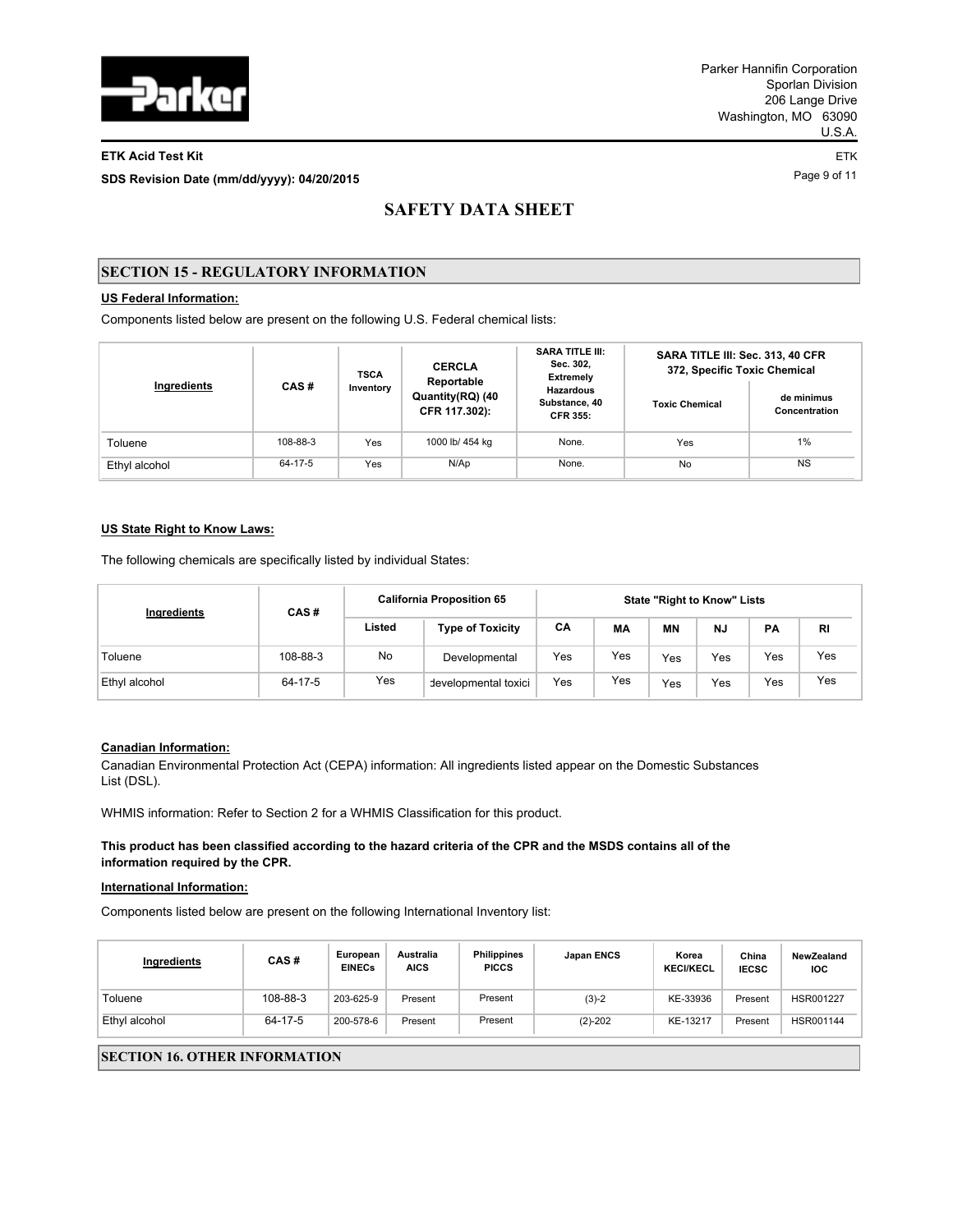

## **ETK Acid Test Kit** ETK

Page 10 of 11 **SDS Revision Date (mm/dd/yyyy): 04/20/2015**

# **SAFETY DATA SHEET**

| Legend                                    |   | ACGIH: American Conference of Governmental Industrial Hygienists                                                     |
|-------------------------------------------|---|----------------------------------------------------------------------------------------------------------------------|
|                                           |   | CA: California                                                                                                       |
|                                           |   | <b>CAS: Chemical Abstract Services</b>                                                                               |
|                                           |   | CERCLA: Comprehensive Environmental Response, Compensation, and Liability Act<br>of 1980                             |
|                                           |   | CFR: Code of Federal Regulations                                                                                     |
|                                           |   | <b>CNS: Central Nervous System</b>                                                                                   |
|                                           |   | DOT: Department of Transportation                                                                                    |
|                                           |   | HMIS: Hazardous Materials Identification System                                                                      |
|                                           |   | HSDB: Hazardous Substances Data Bank                                                                                 |
|                                           |   | IARC: International Agency for Research on Cancer                                                                    |
|                                           |   | Inh: Inhalation                                                                                                      |
|                                           |   | LC: Lethal Concentration                                                                                             |
|                                           |   | LD: Lethal Dose                                                                                                      |
|                                           |   | MA: Massachusetts                                                                                                    |
|                                           |   | MN: Minnesota                                                                                                        |
|                                           |   | MSHA: Mine Safety and Health Administration                                                                          |
|                                           |   | N/Ap: Not Applicable                                                                                                 |
|                                           |   | N/Av: Not Available                                                                                                  |
|                                           |   | NFPA: National Fire Protection Association                                                                           |
|                                           |   | NJ: New Jersey                                                                                                       |
|                                           |   | NIOSH: National Institute of Occupational Safety and Health                                                          |
|                                           |   | NTP: National Toxicology Program                                                                                     |
|                                           |   | OSHA: Occupational Safety and Health Administration                                                                  |
|                                           |   | PA: Pennsylvania                                                                                                     |
|                                           |   | PEL: Permissible exposure limit                                                                                      |
|                                           |   | RCRA: Resource Conservation and Recovery Act                                                                         |
|                                           |   | RI: Rhode Island                                                                                                     |
|                                           |   | RTECS: Registry of Toxic Effects of Chemical Substances                                                              |
|                                           |   | SARA: Superfund Amendments and Reauthorization Act                                                                   |
|                                           |   | STEL: Short Term Exposure Limit                                                                                      |
|                                           |   | TDG: Canadian Transportation of Dangerous Goods Act & Regulations                                                    |
|                                           |   | TLV: Threshold Limit Values                                                                                          |
|                                           |   | TWA: Time Weighted Average                                                                                           |
|                                           |   | WHMIS: Workplace Hazardous Materials Identification System                                                           |
| <b>References</b>                         | ÷ | Canadian Centre for Occupational Health and Safety, CCInfoWeb Databases, 2015<br>(Chempendium, RTECs, HSDB, INCHEM). |
|                                           |   | European Chemicals Agency, Classification Legislation, 2015                                                          |
|                                           |   | OECD-The Global Portal to Information on Chemical Substances - eChemPortal,                                          |
|                                           |   | 2015                                                                                                                 |
|                                           |   | Material Safety Data Sheet from manufacturer                                                                         |
| Preparation Date (mm/dd/yyyy)             |   |                                                                                                                      |
|                                           |   | : 08/23/2012                                                                                                         |
| Reviewed Date SDS (dd/mm/yyyy)            |   |                                                                                                                      |
|                                           |   |                                                                                                                      |
|                                           |   | 20/04/2015                                                                                                           |
| <b>Revision No.</b>                       |   | 2                                                                                                                    |
| <b>Revision Information</b>               |   | All (format change)                                                                                                  |
| Other special considerations for handling |   |                                                                                                                      |
|                                           |   |                                                                                                                      |
|                                           |   |                                                                                                                      |
| <b>HMIS Rating</b>                        |   | *- Chronic hazard<br>0 - Minimal 1 - Slight<br>2 - Moderate<br>3 - Serious<br>4 - Severe                             |
|                                           |   | $*2$<br>Health:<br>Flammability:<br>3<br>Reactivity:<br>0                                                            |
| NFPA Rating                               |   | 0 - Minimal<br>1 - Slight<br>2 - Moderate<br>4 - Severe<br>3 - Serious                                               |
|                                           |   | : Health:<br>Flammability: 3<br>Instability: 0<br>Special Hazards:<br>2<br>None.                                     |
|                                           |   |                                                                                                                      |